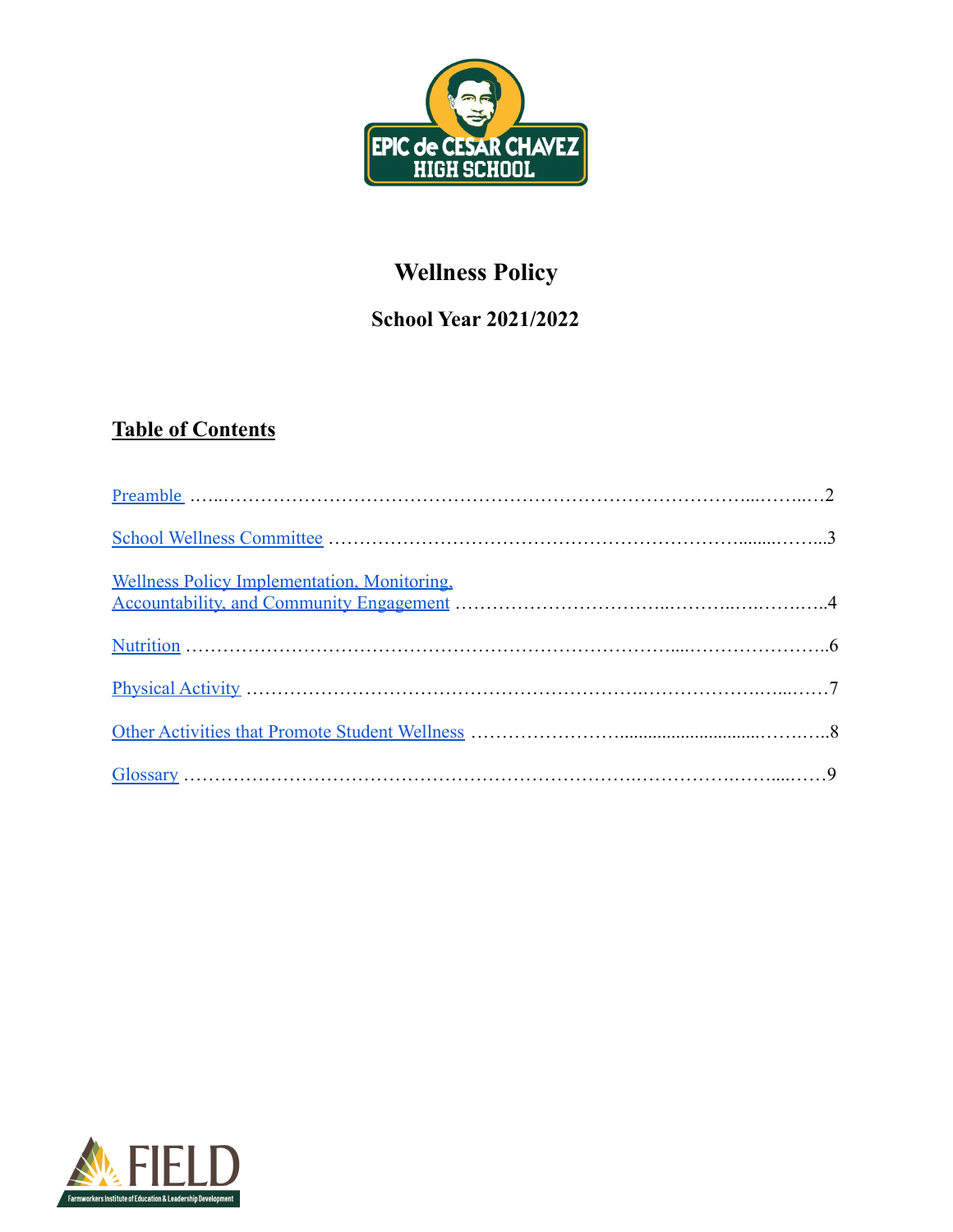## **FIELD/EPIC de Cesar Chavez Charter High School, EPIC**

### <span id="page-1-0"></span>**Preamble**

EPIC de Cesar Chavez (hereto referred to as EPIC) is committed to the optimal development of every student. EPIC believes that for students to have the opportunity to achieve personal, academic, developmental, and social success, we need to create positive, safe, and health-promoting learning environments at every level, in every setting, throughout the school year.

Research shows that two components, good nutrition and physical activity before, during, and after the school day, are strongly correlated with positive student outcomes. For example, student participation in the U.S. Department of Agriculture's (USDA) School Breakfast Program is associated with higher grades and standardized test scores, lower absenteeism, and better performance on cognitive tasks.<sup>1,2,3,4,5,6,7</sup> Conversely, less-than-adequate consumption of specific foods including fruits, vegetables, and dairy products, is associated with lower grades among students.<sup>8,9,10</sup> In addition, students who are physically active through active transport to and from school, recess, physical activity breaks, high-quality physical education, and extracurricular activities – do better academically. 11,12,13,14

<sup>14</sup> Hillman C, Pontifex M, Castelli D, Khan N, Raine L, Scudder M, Drollette E, Moore R, Wu C-T, Kamijo K. *Effects of the FITKids randomized control trial on executive control and brain function*. Pediatrics 2014; 134(4): e1063-1071. 15 Change Lab Solutions. (2014). *SFA Policy Restricting the Advertising of Food and Beverages Not Permitted to be Sold on School Grounds*. Retrieved from [http://changelabsolutions.org/publications/SFA-policy-school-food-ads.](http://changelabsolutions.org/publications/district-policy-school-food-ads)



<sup>&</sup>lt;sup>1</sup> Bradley, B, Green, AC. Do Health and Education Agencies in the United States Share Responsibility for Academic Achievement and Health? A Review of 25 years of Evidence About the Relationship of Adolescents' Academic Achievement and Health Behaviors, Journal of Adolescent Health. 2013; 52(5):523–532.

<sup>2</sup> Meyers AF, Sampson AE, Weitzman M, Rogers BL, Kayne H. School breakfast program and school performance. American Journal of Diseases of Children. 1989;143(10):1234–1239.

<sup>3</sup> Murphy JM. Breakfast and learning: an updated review. Current Nutrition & Food Science. 2007; 3:3–36.

<sup>4</sup> Murphy JM, Pagano ME, Nachmani J, Sperling P, Kane S, Kleinman RE. The relationship of school breakfast to psychosocial and academic functioning: Cross-sectional and longitudinal observations in an inner-city school sample. Archives of Pediatrics and Adolescent Medicine. 1998;152(9):899–907.

 $<sup>5</sup>$  Pollitt E, Mathews R. Breakfast and cognition: an integrative summary. American Journal of Clinical Nutrition. 1998;</sup> 67(4), 804S–813S.

 $6$  Rampersaud GC, Pereira MA, Girard BL, Adams J, Metzl JD. Breakfast habits, nutritional status, body weight, and academic performance in children and adolescents. Journal of the American Dietetic Association. 2005;105(5):743–760, quiz 761–762.

<sup>7</sup> Taras, H. Nutrition and student performance at school. Journal of School Health. 2005;75(6):199–213.

<sup>&</sup>lt;sup>8</sup> MacLellan D, Taylor J, Wood K. Food intake and academic performance among adolescents. Canadian Journal of Dietetic Practice and Research. 2008;69(3):141–144.

<sup>9</sup> Neumark-Sztainer D, Story M, Dixon LB, Resnick MD, Blum RW. Correlates of inadequate consumption of dairy products among adolescents. Journal of Nutrition Education. 1997;29(1):12–20.

<sup>&</sup>lt;sup>10</sup> Neumark-Sztainer D, Story M, Resnick MD, Blum RW. Correlates of inadequate fruit and vegetable consumption among adolescents. Preventive Medicine. 1996;25(5):497–505.

<sup>11</sup> Centers for Disease Control and Prevention. *The association between school-based physical activity, including physical education, and academic performance*. Atlanta, GA: US Department of Health and Human Services, 2010.

<sup>12</sup> Singh A, Uijtdewilligne L, Twisk J, van Mechelen W, Chinapaw M. *Physical activity and performance at school: A systematic review of the literature including a methodological quality assessment.* Arch Pediatr Adolesc Med, 2012; 166(1):49-55.

<sup>&</sup>lt;sup>13</sup> Haapala E, Poikkeus A-M, Kukkonen-Harjula K, Tompuri T, Lintu N, Väisto J, Leppänen P, Laaksonen D, Lindi V, Lakka T. *Association of physical activity and sedentary behavior with academic skills – A follow-up study among primary school children*. PLoS ONE, 2014; 9(9): e107031.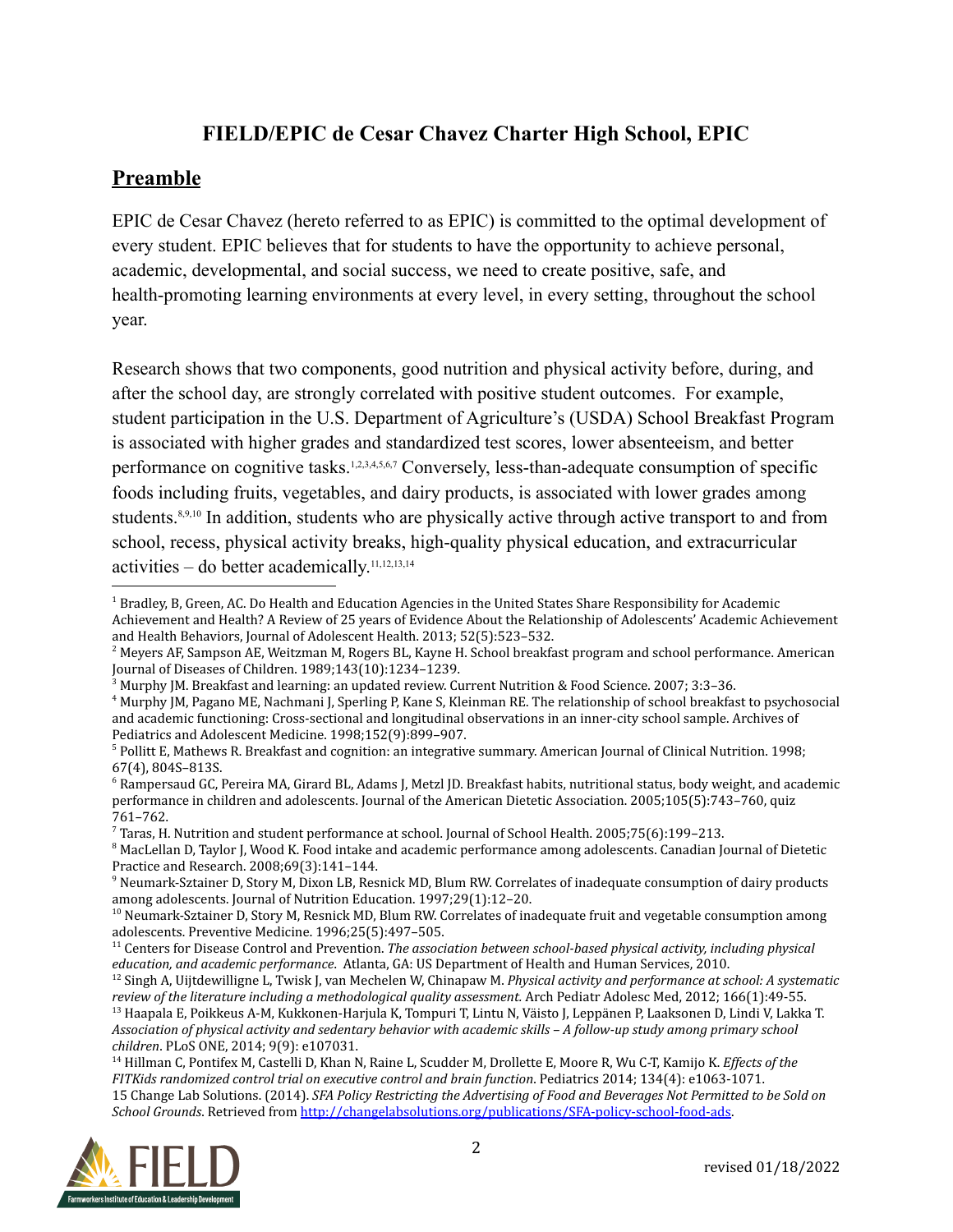This policy outlines EPIC's approach to ensuring environments and opportunities for all students to practice healthy eating and physical activity behaviors throughout the school day while minimizing commercial distractions. Specifically, this policy establishes goals and procedures to ensure that:

- Students in EPIC have access to healthy foods throughout the school day—in accordance with Federal and State nutrition standards;
- Students receive quality nutrition education that helps them develop lifelong healthy eating behaviors;
- Students have opportunities to be physically active before, and during school;
- Schools engage in nutrition and physical activity promotion and other activities that promote student wellness;
- The community is engaged in supporting the work of EPIC in creating continuity between school and other settings for students and staff to practice lifelong healthy habits; and
- EPIC establishes and maintains an infrastructure for management, oversight, implementation, communication about, and monitoring of the policy and its established goals and objectives.

This policy applies to all students, staff, and schools in EPIC.

## <span id="page-2-0"></span>I. **School Wellness Committee**

#### **Committee Role and Membership**

EPIC will convene a representative school wellness committee (hereto referred to as the SWC or work within an existing school health committee) that meets at least twice per year to establish goals for and oversee school health and safety policies and programs, including development, implementation, and periodic review and update of this EPIC-level wellness policy (heretofore referred as "wellness policy").

The SWC membership will represent all school levels and include (to the extent possible), but not be limited to: caregivers; students; representatives of the school nutrition program (ex., school nutrition director); physical education teachers; health education teachers; school health professionals (ex., health education teachers, school health services staff [i.e., nurses, physicians, dentists, health educators, and other allied health personnel who provide school health services], and mental health and social services staff [i.e., school counselors, psychologists, social workers, or psychiatrists]; school administrators (ex., superintendent, principal, vice principal), school board members; health professionals (ex., dietitians, doctors, nurses, dentists); and the general public. To the extent possible, the SWC will include representatives from each school building and reflect the diversity of the community.

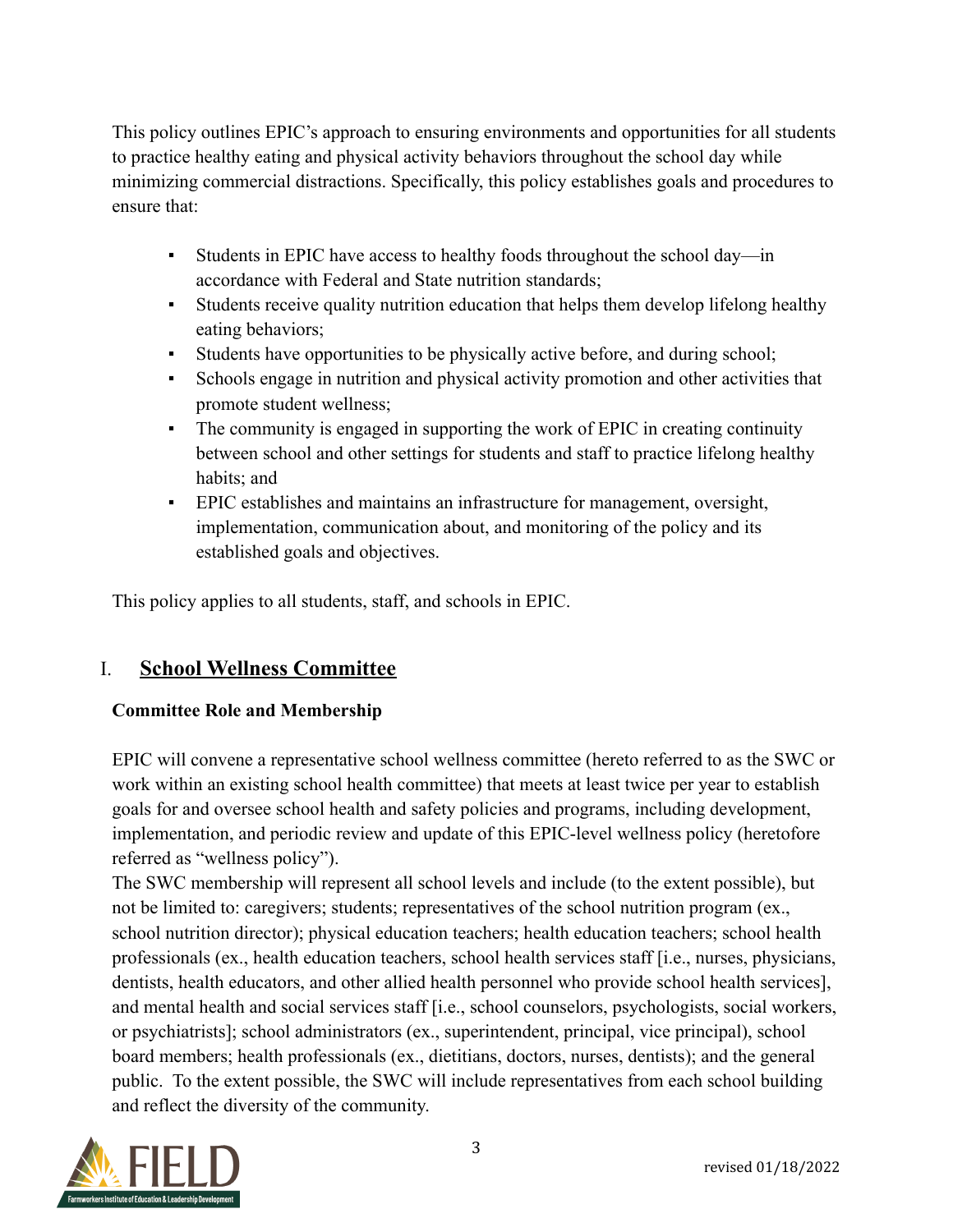#### **Leadership**

| Name:                   | Title:                          | <b>SWC Role:</b> |
|-------------------------|---------------------------------|------------------|
| Lisa S. Tabarez         | Executive Director, EPIC de     |                  |
|                         | Cesar Chavez                    |                  |
| <b>Ruby Torres</b>      | <b>EPIC High School Teacher</b> |                  |
| Elizabeth Tapia         | <b>Student Services Manager</b> |                  |
| Helena Villarino-Wright | Director of Nutrition Services  |                  |

The Superintendent or designee(s) will convene the SWC and facilitate development of and updates to the wellness policy, and will ensure each school's compliance with the policy.

## <span id="page-3-0"></span>II. **Wellness Policy Implementation, Monitoring, Accountability, and Community Engagement**

#### **Implementation Plan**

EPIC will develop and maintain a plan for implementation to manage and coordinate the execution of this wellness policy. The plan delineates roles, responsibilities, actions, and timelines specific to each school, and includes information about who will be responsible to make what change, by how much, where, and when, as well as specific goals and objectives for nutrition standards for all foods and beverages available on the school campus, food and beverage marketing, nutrition promotion and education, physical activity, physical education, and other school-based activities that promote student wellness.

This wellness policy and the progress reports can be found at: **https://www.farmworkerinstitute.org**

#### **Recordkeeping**

EPIC will retain records to document compliance with the requirements of the wellness policy at the school office. Documentation maintained in this location will include but will not be limited to:

• The written wellness policy;

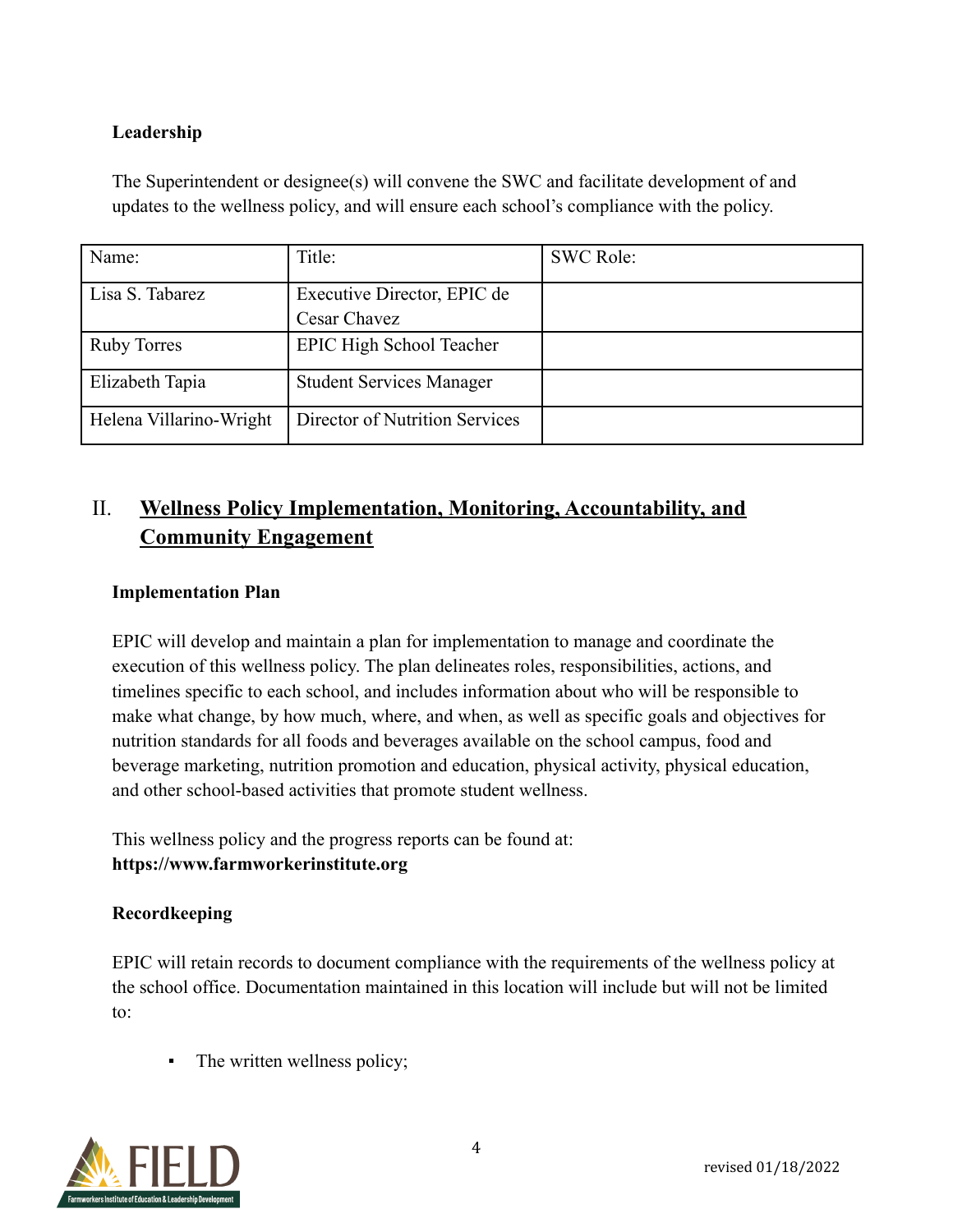- Documentation demonstrating compliance with community involvement requirements, including (1) Efforts to actively solicit SWC membership from the required stakeholder groups; and (2) These groups' participation in the development, implementation, and periodic review and update of the wellness policy;
- Documentation of the triennial assessment\* of the policy for each school under its jurisdiction;
- Documentation demonstrating compliance with public notification requirements, including: (1) Methods by which the wellness policy, annual progress reports, and triennial assessments are made available to the public; and (2) Efforts to actively notify families about the availability of wellness policy.

#### **Triennial Progress Assessments**

At least once every three years, EPIC will evaluate compliance with the wellness policy to assess the implementation of the policy and include:

- The extent to which schools under the jurisdiction of EPIC are in compliance with the wellness policy;
- A description of the progress made in attaining the goals of EPIC's wellness policy.

The SWC, in collaboration with individual schools, will monitor schools' compliance with this wellness policy.

#### **Revisions and Updating the Policy**

The SWC will update or modify the wellness policy based on the results of the annual progress reports and triennial assessments, and/or as EPIC's priorities change; community needs change; wellness goals are met; new health science, information, and technology emerges; and new Federal or state guidance or standards are issued. **The wellness policy will be assessed and updated as indicated at least every three years, following the triennial assessment.**

#### **Community Involvement, Outreach, and Communications**

EPIC is committed to being responsive to community input, which begins with awareness of the wellness policy. EPIC will actively communicate ways in which representatives of SWC and others can participate in the development, implementation, and periodic review and update of the wellness policy through a variety of means appropriate for EPIC. EPIC will also inform students of the improvements that have been made to school meals and compliance with school meal standards, availability of child nutrition programs and how to apply, and a description of and compliance with Smart Snacks in School nutrition standards. EPIC will use electronic

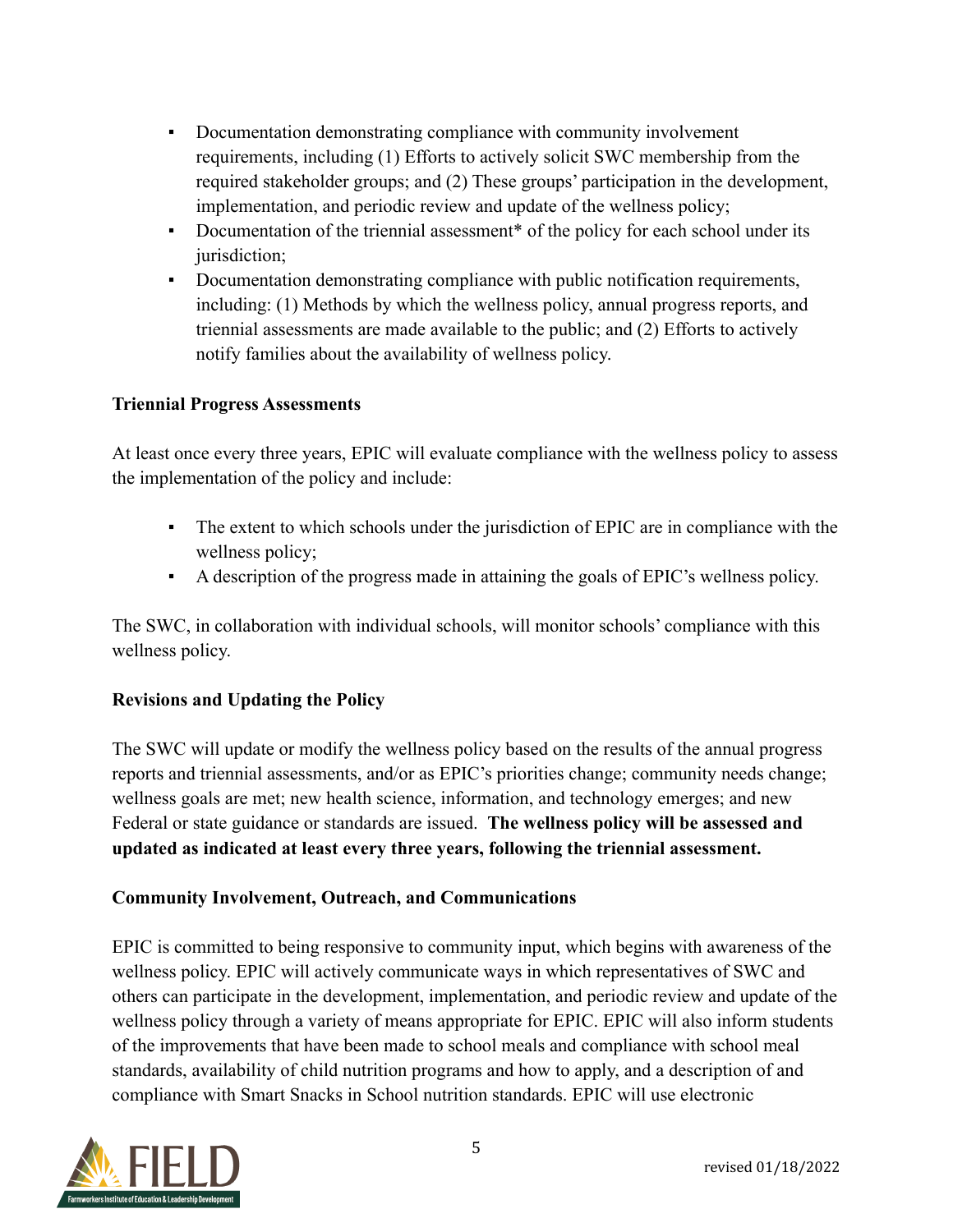mechanisms, such as email or displaying notices on EPIC's website, as well as non-electronic mechanisms, such as newsletters, presentations to students, or sending information home with students, to ensure that all families are actively notified of the content of, implementation of, and updates to the wellness policy, as well as how to get involved and support the policy. EPIC will ensure that communications are culturally and linguistically appropriate to the community, and accomplished through means similar to other ways that EPIC and individual schools are communicating other important school information with students.

EPIC will actively notify the public about the content of or any updates to the wellness policy annually, at a minimum. EPIC will also use these mechanisms to inform the community about the availability of the annual and triennial reports.

## <span id="page-5-0"></span>III. **Nutrition**

#### **School Meals**

Our school, EPIC de Cesar Chavez, is committed to serving healthy meals to students, moderate in sodium, low in saturated fat, and zero grams *trans* fat per serving (nutrition label or manufacturer's specification); and to meet the nutrition needs of students within their calorie requirements. The school meal program aims to improve the diet and health of students, help mitigate obesity, model healthy eating to support the development of lifelong healthy eating patterns, and support healthy choices while accommodating cultural food preferences and special dietary needs.

All school sites within EPIC participate in USDA child nutrition programs, including the National School Lunch Program (NSLP), the School Breakfast Program (SBP), and *any additional programs the school may elect.* All schools within EPIC are committed to offering school meals through the NSLP and SBP programs, and other applicable Federal child nutrition programs, that:

- Are accessible to all students;
- Are appealing and attractive to students;
- Are served in clean and pleasant settings;
- Meet or exceed current nutrition requirements established by local, state, and Federal statutes and regulations. (EPIC offers reimbursable school meals that meet [USDA](http://www.fns.usda.gov/school-meals/nutrition-standards-school-meals) [nutrition standards.](http://www.fns.usda.gov/school-meals/nutrition-standards-school-meals))

#### **Staff Qualifications and Professional Development**

All school nutrition program directors, managers, and staff will meet or exceed hiring and annual continuing education/training requirements in the [USDA professional standards for child](http://www.fns.usda.gov/sites/default/files/CN2014-0130.pdf)

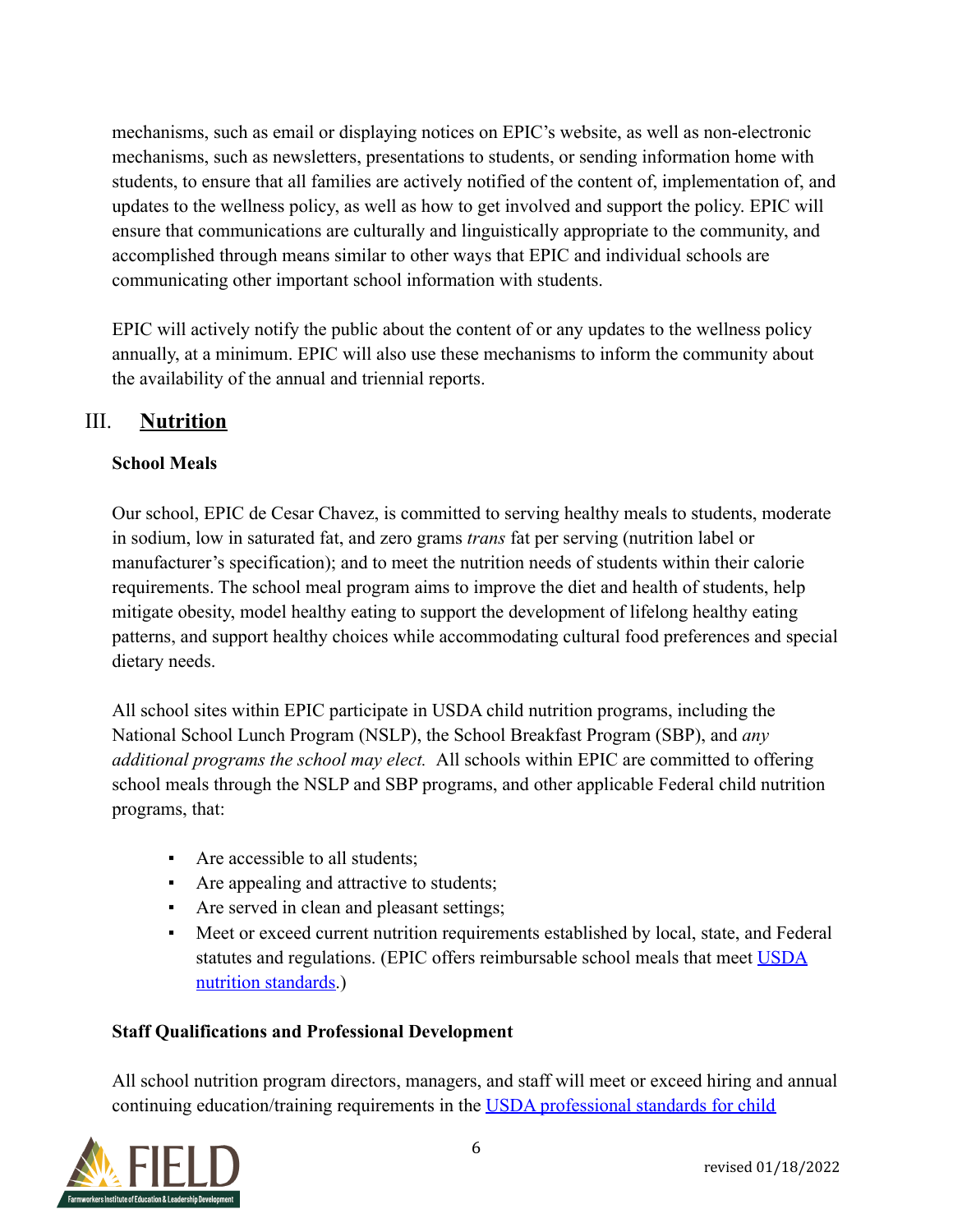[nutrition professionals.](http://www.fns.usda.gov/sites/default/files/CN2014-0130.pdf) These school nutrition personnel will refer to [USDA's Professional](http://professionalstandards.nal.usda.gov/) [Standards for School Nutrition Standards website](http://professionalstandards.nal.usda.gov/) to search for training that meets their learning needs.

#### **Water**

To promote hydration, free, safe, unflavored drinking water will be available to all students throughout the school day and throughout every school campus. EPIC will make drinking water available where school meals are served during mealtimes.

#### **Competitive Foods and Beverages**

The SFA is committed to ensuring that all foods and beverages available to students on the school campus\* during the school day\* support healthy eating. The foods and beverages sold and served outside of the school meal programs (i.e., "competitive" foods and beverages) will meet the USDA Smart Snacks in School nutrition standards, at a minimum. Smart Snacks aim to improve student health and well-being, increase consumption of healthful foods during the school day, and create an environment that reinforces the development of healthy eating habits. A summary of the standards and information are available at:

[http://www.fns.usda.gov/healthierschoolday/tools-schools-smart-snacks.](http://www.fns.usda.gov/healthierschoolday/tools-schools-smart-snacks)

#### **Celebrations and Rewards**

All foods offered on the school campus will meet or exceed the USDA Smart Snacks in School nutrition standards including through:

- 1. Celebrations and parties. EPIC will provide a list of healthy party ideas to parents and teachers, including non-food celebration ideas.
- 2. Classroom snacks brought by parents.
- 3. Rewards and incentives. Foods and beverages will not be used as a reward, or withheld as punishment for any reason, such as for performance or behavior.

#### **Fundraising**

Foods and beverages that meet or exceed the USDA Smart Snacks in Schools nutrition standards may be sold through fundraisers on the school campus\* during the school day\*. EPIC will make available to parents and teachers a list of healthy fundraising ideas.

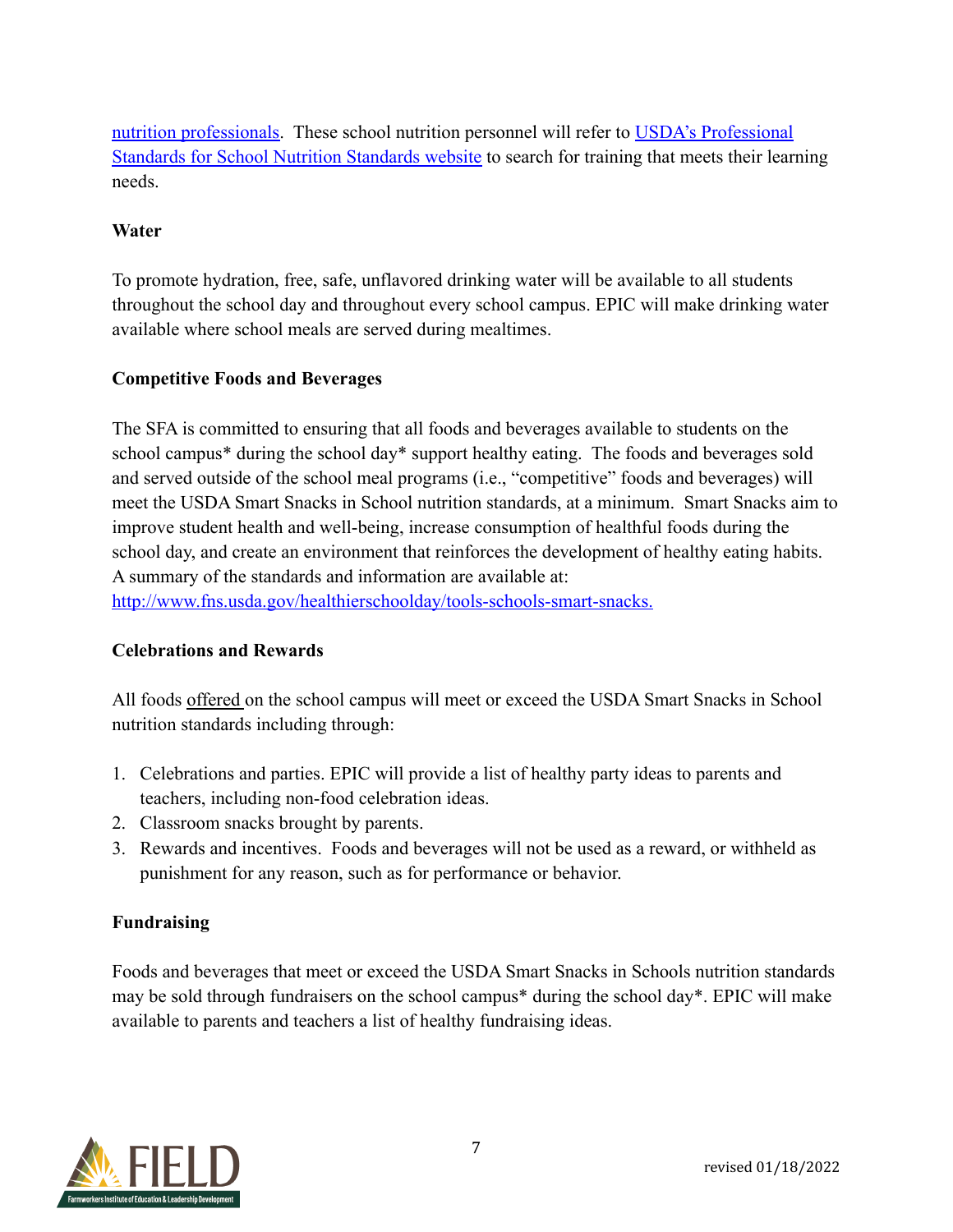#### **Nutrition Promotion**

Nutrition promotion and education positively influence lifelong eating behaviors by using evidence-based techniques and nutrition messages, and by creating food environments that encourage healthy nutrition choices and encourage participation in school meal programs. Students and staff will receive consistent nutrition messages throughout schools, classrooms, gymnasiums, and cafeterias. Nutrition promotion also includes marketing and advertising nutritious foods and beverages to students and is most effective when implemented consistently through a comprehensive and multi-channel approach by school staff and teachers, students, and the community.

EPIC will promote healthy food and beverage choices for all students throughout the school campus, as well as encourage participation in school meal programs.

#### **Nutrition Education**

EPIC aims to teach, model, encourage, and support healthy eating for students and the FIELD community. Schools will provide nutrition education and engage in nutrition promotion that:

- Is designed to provide students with the knowledge and skills necessary to promote and protect their health;
- Include enjoyable, developmentally-appropriate, culturally-relevant, and participatory activities;
- Promote fruits, vegetables, whole-grain products, low-fat and fat-free dairy products, and healthy food preparation methods;
- Emphasize caloric balance between food intake and energy expenditure (promotes physical activity/exercise);
- Include nutrition education training for teachers and other staff.

#### **Food and Beverage Marketing in Schools**

EPIC is committed to providing a school environment that ensures opportunities for all students to practice healthy eating and physical activity behaviors throughout the school day while minimizing commercial distractions. EPIC strives to teach students how to make informed choices about nutrition, health, and physical activity. These efforts will be weakened if students are subjected to advertising on EPIC property that contains messages inconsistent with the health information the EPIC is imparting through nutrition education and health promotion efforts. It is the intent of the EPIC to protect and promote student's health by permitting advertising and marketing for only those foods and beverages that are permitted to be sold on the school campus, consistent with EPIC's wellness policy.

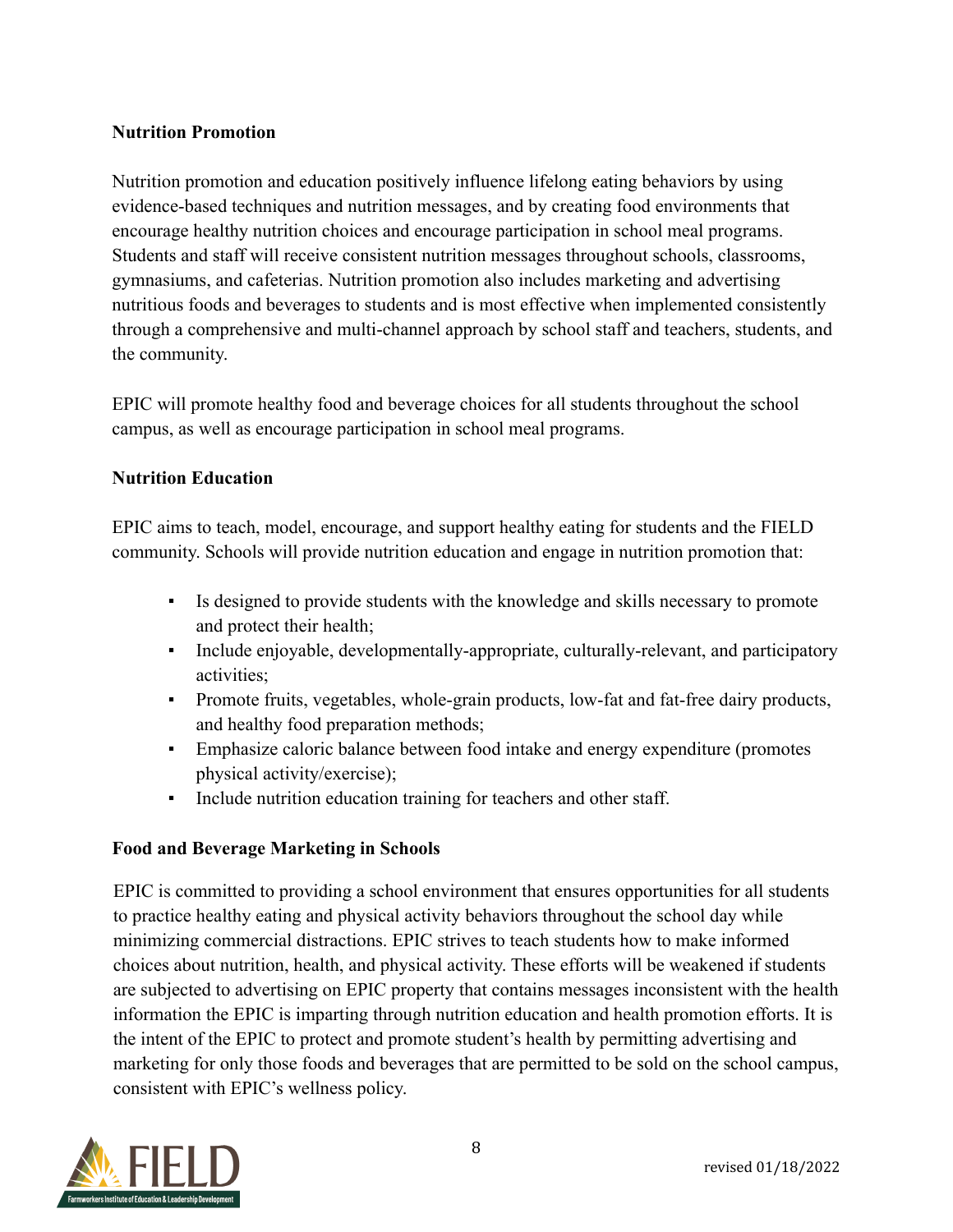## <span id="page-8-0"></span>IV. **Physical Activity**

Physical activity during the school day (including but not limited to physical activity breaks, or physical education) **will not be withheld** as punishment for any reason. To the extent practicable, EPIC will ensure that its grounds and facilities are safe and EPIC will conduct necessary inspections and repairs.

#### **Physical Education**

EPIC will provide students with physical education, using an age-appropriate, sequential physical education curriculum consistent with national and state standards for physical education.

All students will be provided equal opportunity to participate in physical education classes. EPIC will make appropriate accommodations to allow for equitable participation for all students and will adapt physical education classes and equipment as necessary.

**Outdoor recess** will be offered when weather is feasible for outdoor play.

In the event that the school or EPIC must conduct **indoor recess,** teachers and staff will follow the indoor recess guidelines that promote physical activity for students, to the extent practicable. Each *school will maintain and enforce its own indoor recess guidelines.*

Recess will complement, not substitute, physical education class. Recess monitors or teachers will encourage students to be active, and will serve as role models by being physically active alongside the students whenever feasible.

#### <span id="page-8-1"></span>V. **Other Activities that Promote Student Wellness**

EPIC will integrate wellness activities across the entire school setting, other food and beverage venues, and physical activity facilities. EPIC will coordinate and integrate other initiatives related to physical activity, physical education, nutrition, and other wellness components so all efforts are complementary, not duplicative, and work towards the same set of goals and objectives promoting student well-being, optimal development,

All school-sponsored events will adhere to the wellness policy. All school-sponsored wellness events will include physical activity opportunities.